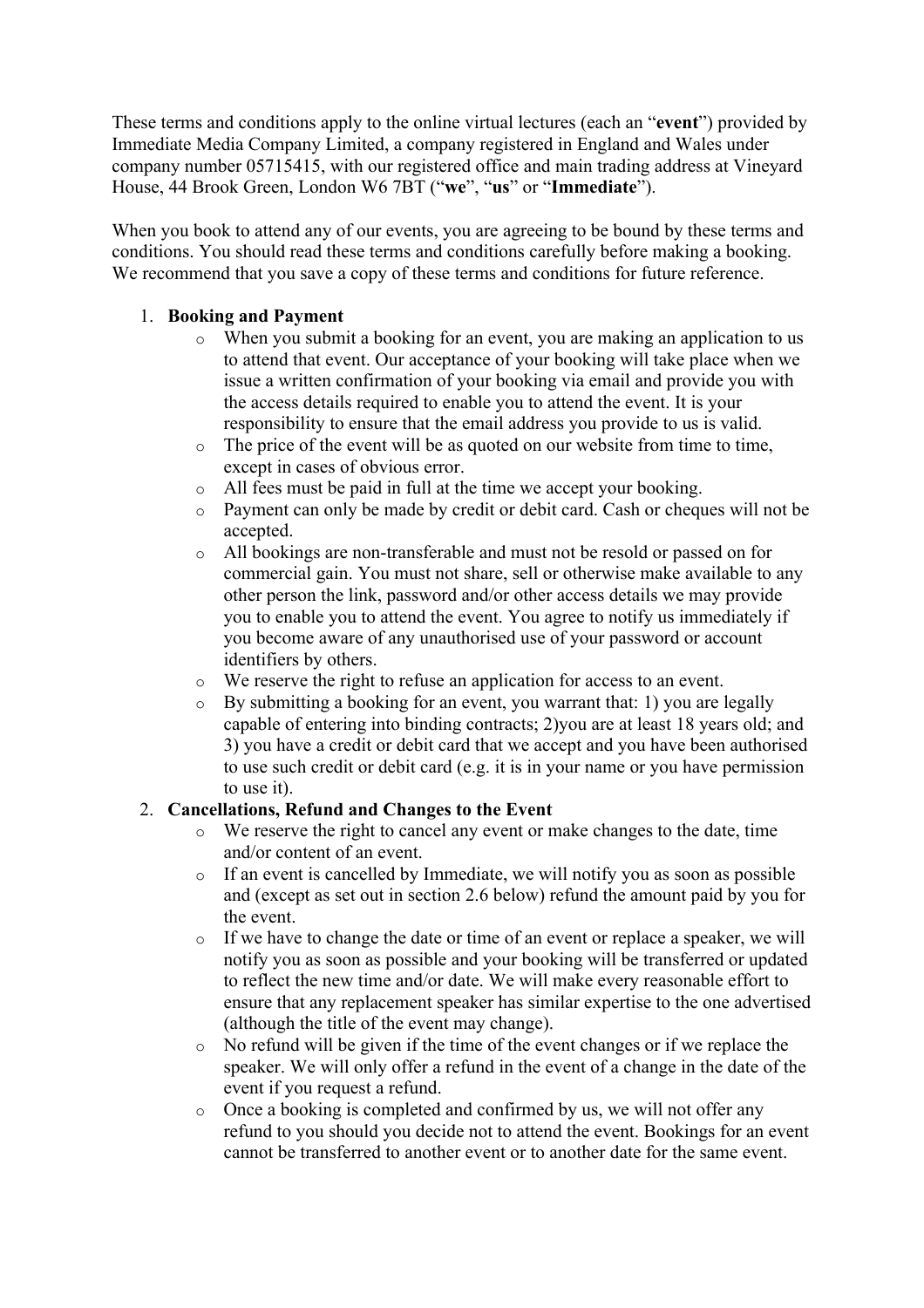o There is no entitlement to a refund where we are forced to cancel part or all of an event due to reasons beyond our reasonable control.

#### 3. **Data Protection**

o To find out what personal data we collect and how we use it, please visit our privacy policy at https://policies.immediate.co.uk/privacy/

# 4. **Limitation of Liability**

- o We are not responsible for any:
- 5. third party platforms on or via which an event is accessed, facilitated or hosted (your access to and use of any such platforms is at your own risk and may be subject to the relevant third party's own terms and conditions);
- 6. loss or damage which results from breach by you of any of these terms and conditions or your negligence;
- 7. losses not caused by our breach;
- 8. loss of profits or other consequential, indirect or incidental losses;
- 9. loss, damage and expenses incurred as a result of an infringement by you of the copyright, trade mark, moral rights or other rights of any third party; and/or
- 10. any delays, interruptions or inability to access the event caused by your internet connection or similar technical faults.
- We exclude our liability to the full extent permitted by law for any loss or damage occurring to any attendee arising from his or her attending an event.
- You agree to defend, indemnify, and hold harmless Immediate its parents, subsidiaries, and affiliates from any and all claims, liabilities, costs, and expenses, including, but not limited to, legal fees and expenses, arising out of a breach by you (or any user of your account) of your obligations, representation and/or warranties under these terms and conditions.
- Except as stated above in this section 4, Immediate's total liability to you is limited to the fee you have paid for the relevant event.

# 1. **Intellectual Property**

o All materials including, without limitation, software, images, text, graphics, logos, patents, trademarks, service marks, photographs, audio, videos and all other materials which form part of the event are protected by copyright laws and other intellectual property laws. Nothing in these terms and conditions shall be deemed to create a license in or under any such intellectual property rights, and you agree not to sell, license, rent, modify, distribute, copy, reproduce, transmit, publish, adapt, edit or otherwise exploit such materials or infringe the copyright, trade mark, moral rights or other rights of Immediate or any third party.

# 2. **General**

- o We reserve the right to amend these terms and conditions from time to time, if we deem this necessary, for example to reflect changes in relevant laws or regulatory requirements.
- o If at any time one or more provisions contained in these terms and conditions is, or becomes, invalid, illegal or unenforceable in any respect, this shall not affect the validity, legality or enforceability of the remaining provisions which shall remain in full force and effect.
- o These terms and conditions constitutes the entire agreement between you and Immediate.